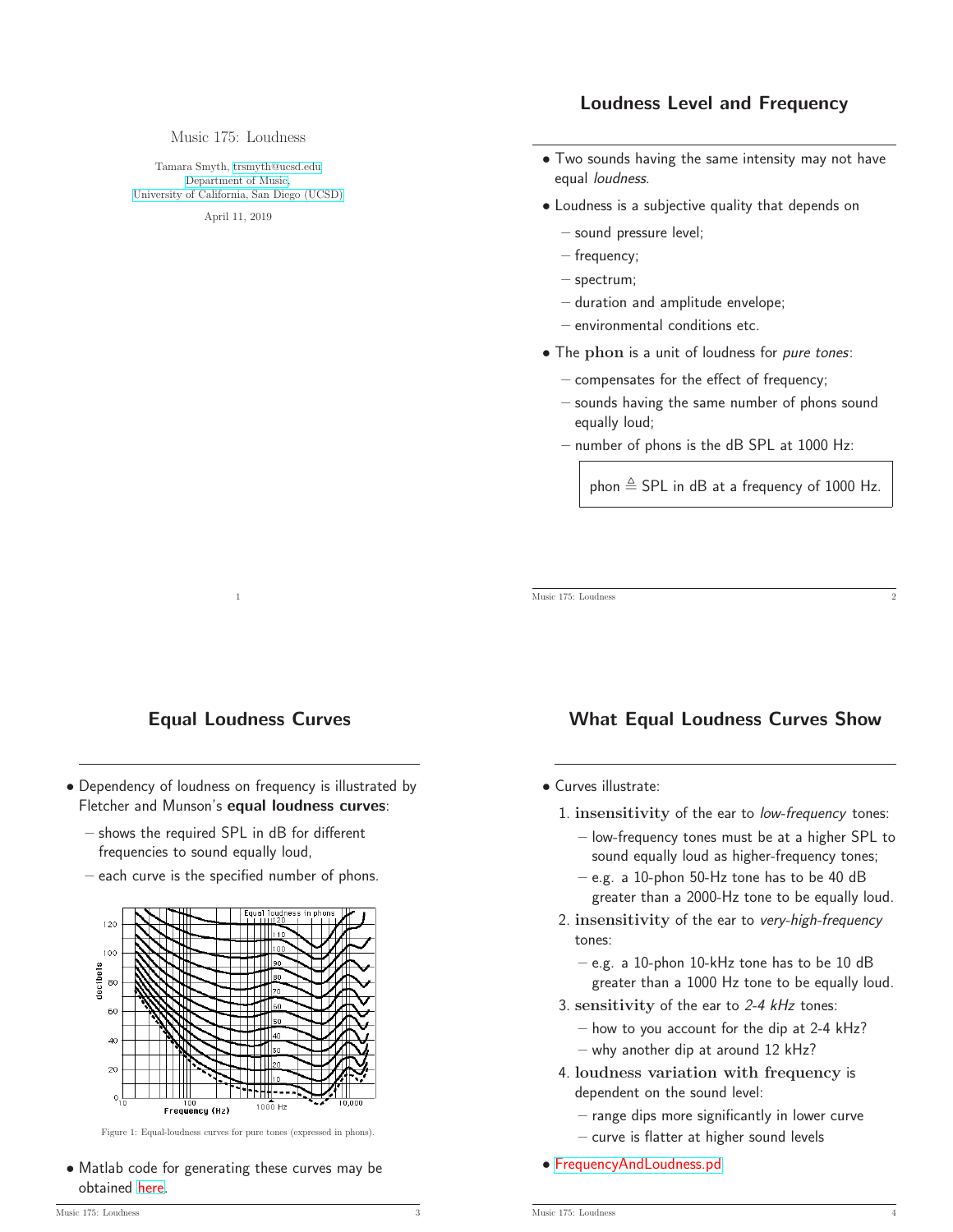# Complex Tones

:

- Equal-loudness curves apply only to pure tones.
	- complex tones are more ambiguous making it too difficult to test their "equal loudness" in this way.
- Harmonics/partials contribute to the perceived loudness of a tone.
	- most musical tones don't go as high as 2000 Hz but harmonics might.
	- musical tones with pitch frequencies below 100 Hz are heard mostly through their harmonics.

# Experiments with Complex Sounds

- Fletcher's experiments concluded that putting the same sound in both ears (stereo) is twice as loud than if it were heard monaurally (mono).
- Experiment suggested by Max Matthews:
	- create a sinusoid at 1000 Hz
	- create a second sound synthesized by adding sinusoids at 500, 1000, 1500, 2000, 2500, and 3000 Hz, each having 1/6th the power of the single sine wave.
	- the sum of sinusoids should sound louder than the single sine wave of the same power.
	- is this true at many amplitude levels?
	- compare the harmonic sound with an inharmonic sound (e.g., 500, 1100, 1773, 2173, 2717, 3141 Hz); which do you think will sound louder?
- [max.pd](http://musicweb.ucsd.edu/~trsmyth/pdpatches175/max.pd)

### Measuring Loudness

- Equal-loudness curves are useful for quantifying sound impact on hearing.
- Various standards attempt to account for relative loudness perceived by human ear.
- Most common of a family of curves is A-weighting:
	- originally intended for the measurement of low-level sounds as it is based on the 40 phon Fletcher-Munson curve;
	- adds values, listed by octave or third-octave bands, to the measured SPL in  $dB$  to produce  $dB(A)$ ;
	- now used at all sound levels (though less suited for this purpose) and is mandated for environmental sound-level meters;
	- based on single-frequency measurements.
	- doesn't address "annoyance" or damage from broad spectrum sound, yet remains the standard.

#### Music 175: Loudness 6

Music 175: Loudness

### Really Loud Sounds

- The bottom curve is close to the softest sound that the average person can hear at most frequencies.
- The top curve is the threshold of pain—exposure will often result in threshold shift.
- Listen: [The Who,](http://www.youtube.com/watch?v=04l5ybd-Drs&list=PL373B8F0CBE802FC0) Charlton Athletic Football Club, London May 31 1976:
	- "Loudest Concert Ever" (Guinness Book of World Records<sup>[1](#page-1-0)</sup>), 126 dB 32 metres from stage;
	- Manowar, new record holder in 1984 and claimed to exceed the record in 1994 (129.5 dB, Hanover)
	- Motorhead (130 dB, Cleveland 1986)
- Why do some people love loud sounds?
	- special state of consciousness, excitement, "thrills";
	- "loud music saturates the auditory system causing neurons to fire at their maximum rate—a brain state qualitatively different from when they are firing at normal rates." (Levitin, Your Brain on Music).

 $1$ <sup>u</sup>The Loudest Band in the World" is no longer celebrated so as not to encourage.

<span id="page-1-0"></span>Music 175: Loudness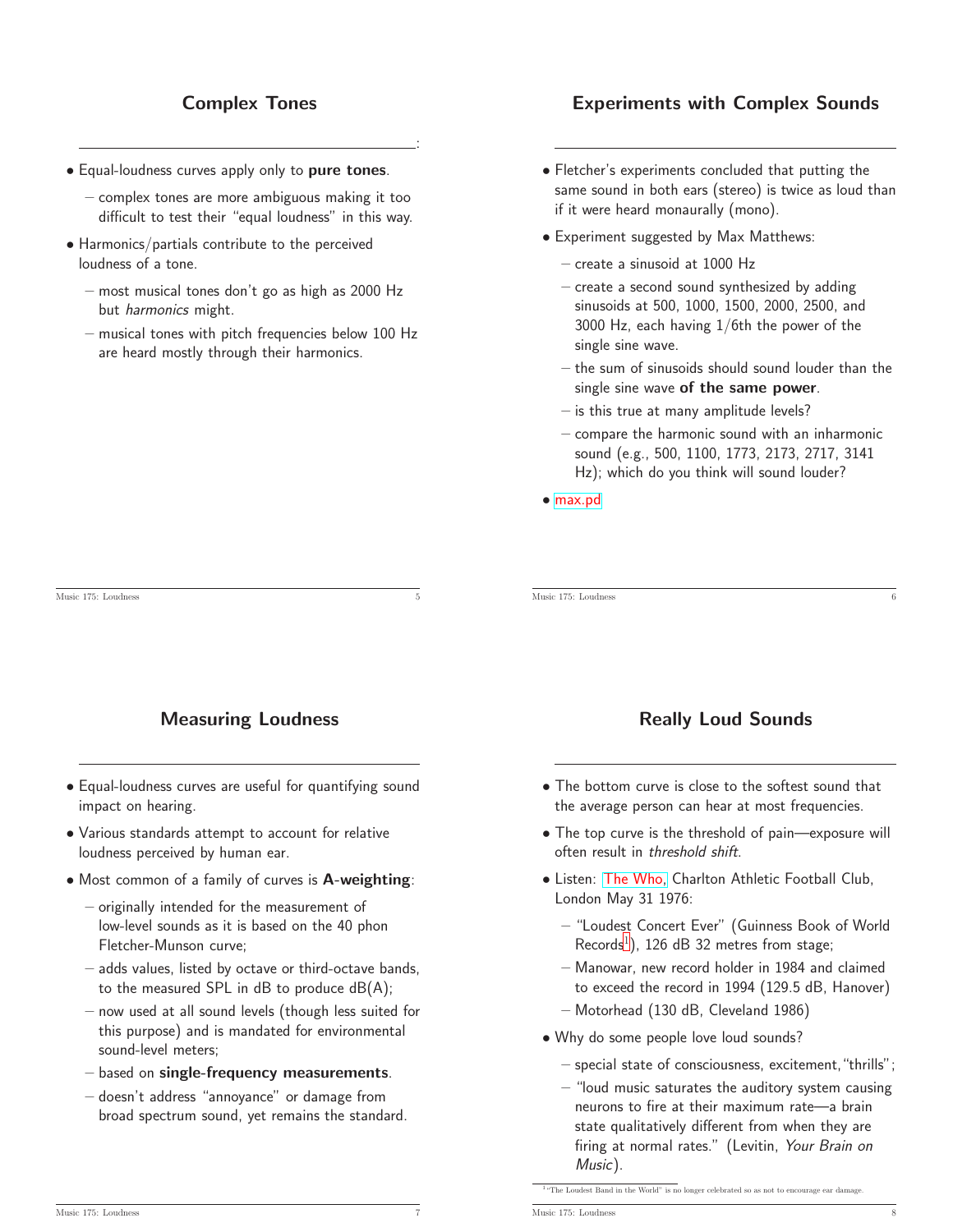# Musical Considerations

# What's Twice as Loud?

- There is a greater difference in the auditory system's sentivity at different frequencies for soft sounds (lower curves have a bigger dip).
- For loud sounds, there is less variation with frequency.
- Because of this, it is useful to make some considerations when making music:
	- for a musical instrument to be heard easily, its frequency should lie between 500 - 4000 Hz;
	- low frequency instruments won't be perceived as being loud;
	- low frequencies contribute more to the sound when playing fortissimo  $(ff)$  than when playing pianissimo (pp).
- We have discussed sounds that are equally loud. What about sounds twice as loud?
- Experiments have shown that an increase of somewhere between 5 and 10 dB will sound twice as loud:
	- $-$  most people heard 5 dB as less than twice as loud
	- most people heard 10 dB as at least twice as loud
- In more research-controlled environments, for a 1000-Hz sinusoid at moderate to high levels, a difference of 10 dB doubles the loudness.
- This serves as the basis for another scale of loudness called the sone.

 $\overline{\text{Music 175: Londnose}}$  10

Music 175: Loudness 9

Loudness Scales: Phons and Sones

• The sone is a perceptual *comparative* loudness scale relative to a 1000 Hz sinewave at 40 dB, i.e.,

1 sone  $\triangleq$  40 phons.

• Doubling the number of sones doubles the loudness.



Figure 2: Loudness in sones versus loudness level in phons at 1000 Hz.

- The curve has a 10-dB slope with a doubling of loudness.
- Similar curves have been measured for several frequencies across the audio range and have, in most cases, yielded the same shape.

# Temporal Integration

- The impression of loudess is not instant—it takes time to determine loudness of a sound.
- Temporal Integration: the threshold for detecting a signal depends on duration (see Moore):
	- $-$  durations  $> 500$  ms, the sound intensity at threshold is roughly independent of duration.
	- $-$  durations  $< 200$  ms, the threshold increases as duration decreases.
	- threshold for sinusoidal signals in quiet or in background noise decrease by approx. 3 dB per doubling in duration between about 10 and 200 ms.
	- Auditory Demo demonstrates effect of duration on perceived loudness.
		- ∗ noise bursts having durations of 1000, 300, 100, 30, 10, 3, and 1 ms are presented at 8 decreasing levels (steps);
		- ∗ theory suggest that more steps should be heard with longer duration noise bursts